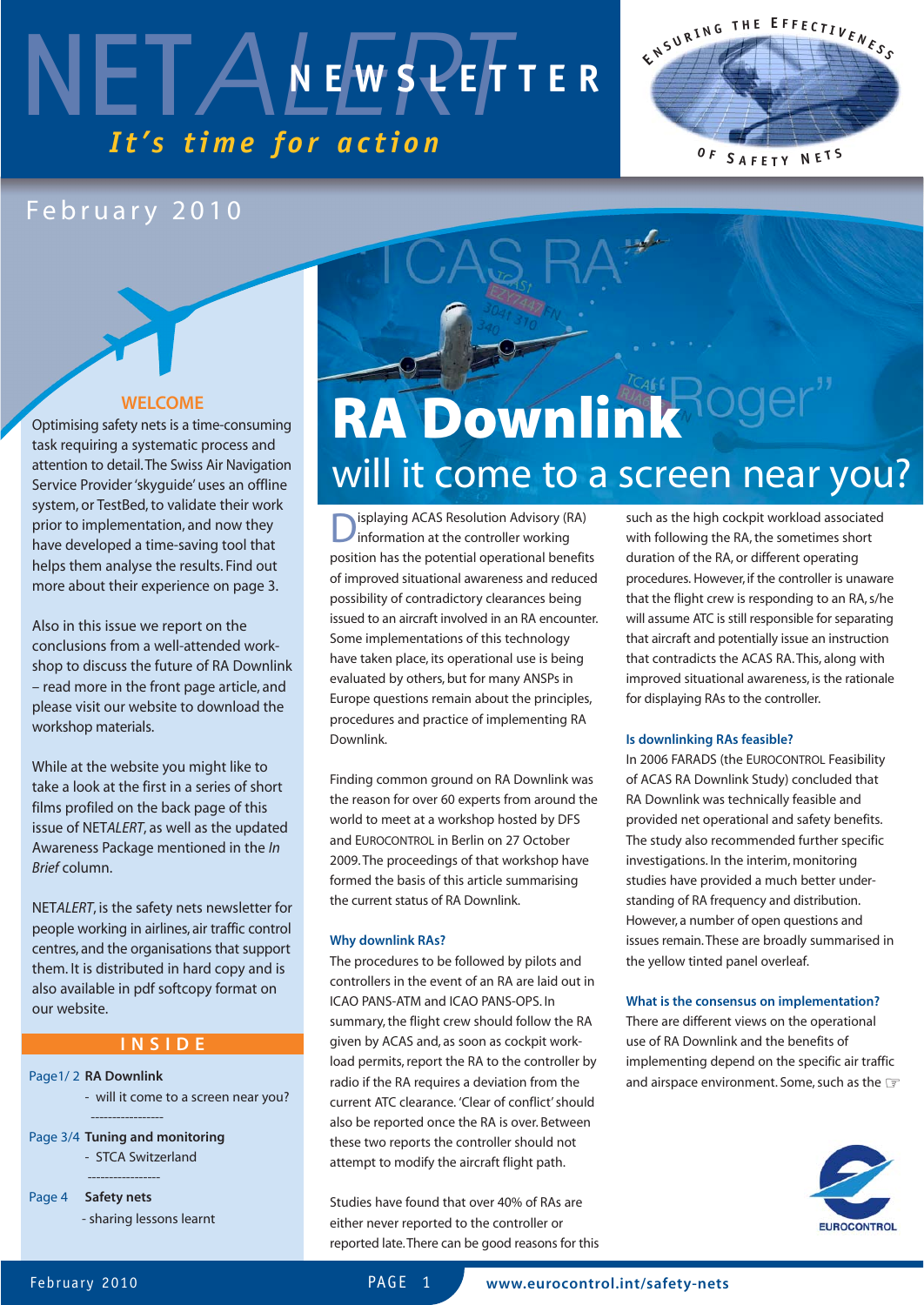# $N$   $t$ 's time for action  $\sqrt{2}$

### **RA Downlink**  will it come to a screen near you?

*continued*

#### **RA Downlink open issues**

**Latency**: in a Mode S environment, studies show that controllers would be aware of 95% of RAs within 8.3 seconds (today's average with radio reporting is 30 seconds). However, given that some RAs only last 5 seconds, is 8.3 seconds too slow? Some have suggested that RAs should be downlinked within 2 seconds.

**Display of RAs**: whether it is useful to display to the controller information such as the type of RA or its sense still needs to be determined. Not only should the amount of information to be displayed be considered but also its accuracy, as an RA can change its strength (i.e. to become more or less restrictive) or even reverse its sense.

**ICAO procedures**: ICAO procedures do not currently contain a provision for the operational use of RA Downlink.

ANSPs of the Czech Republic, Hungary, Luxembourg, Japan and Australia, see benefits in their airspace and have implemented or are in the process of doing so. Some, including Belgocontrol and DFS, are evaluating the possibility of implementing. Some, such as the FAA and NATS, have no plans to do so at the present time and/or see no clear operational requirement. Others are awaiting the outcome **Controller responsibilities and legal issues**: for example, what should be the actions for the controller if an RA is displayed but no voice report is received from the cockpit? Taking a worst case scenario, what are the legal implications if an incident occurs because the controller assumes (incorrectly) that the RA is being followed by the flight crew because it is displayed on his/her screen?

**Empty RAs: studies in Europe show that** approximately 96% of RAs are "empty" (i.e. do not correspond to RAs triggered onboard aircraft). These need to be filtered to avoid the controller becoming overloaded with false RAs and potentially missing a real RA. Filtering the empty RAs is technically feasible and straightforward.

of the SESAR RA Downlink work area led by DFS.

Both the International Federation of Air Traffic Controllers Associations (IFATCA) and the European Cockpit Association (ECA) have positions on RA Downlink. IFATCA is opposed to RA downlink, but recognises that in some cases it may provide benefits (e.g. increased situational awareness). It also recognises the



strong pressures to implement in some States and has developed a set of criteria to be met in the case of implementation. The International Federation of Airline Pilots' Associations (IFALPA), of which the ECA is a member,"supports the concept that display of 'RA status' at controller stations may enhance the awareness of ground ATC personnel…".

#### **Avoiding a proliferation of concepts**

Given the range of opinions there is concern about different concepts emerging. Workshop co-Chair Andreas Krebber of DFS explains: "*While some participants had different views on implementation aspects of RA Downlink, the consensus was clear – a harmonised approach is needed to avoid the proliferation of concepts*".

#### **Successful monitoring**

One strong area of consensus is on the value of monitoring RAs. Monitoring activities in Europe, the United States and Japan have provided a better knowledge of frequency of RAs, types of RAs, flight levels at which they occur, types of aircraft involved etc. Of particular use has been the identification of 'RA hotspots' which can be alleviated through airspace changes.

#### **The conclusions and the way forward**

EUROCONTROL co-Chair Martin Griffin summarised the workshop:*"The ACAS and RA Downlink monitoring activities and offline analyses have provided valuable insight into ACAS behaviour in European airspace and beyond. This insight provides opportunities for general safety improvements in areas such as airspace design, flight manuals and pilot training. Furthermore, there is a need to create awareness of the open issues, in particular amongst early adopters of this usage of RA Downlink.This is now being pursued by the SPIN Sub-Group in close cooperation with the Air Traffic Management Procedures Development Sub-Group (APDSG), and in full coordination with SESAR."*

EUROCONTROL thanks all those who participated in the Berlin workshop. Workshop material can downloaded from the EUROCONTROL website: www.eurocontrol.int/ra-downlink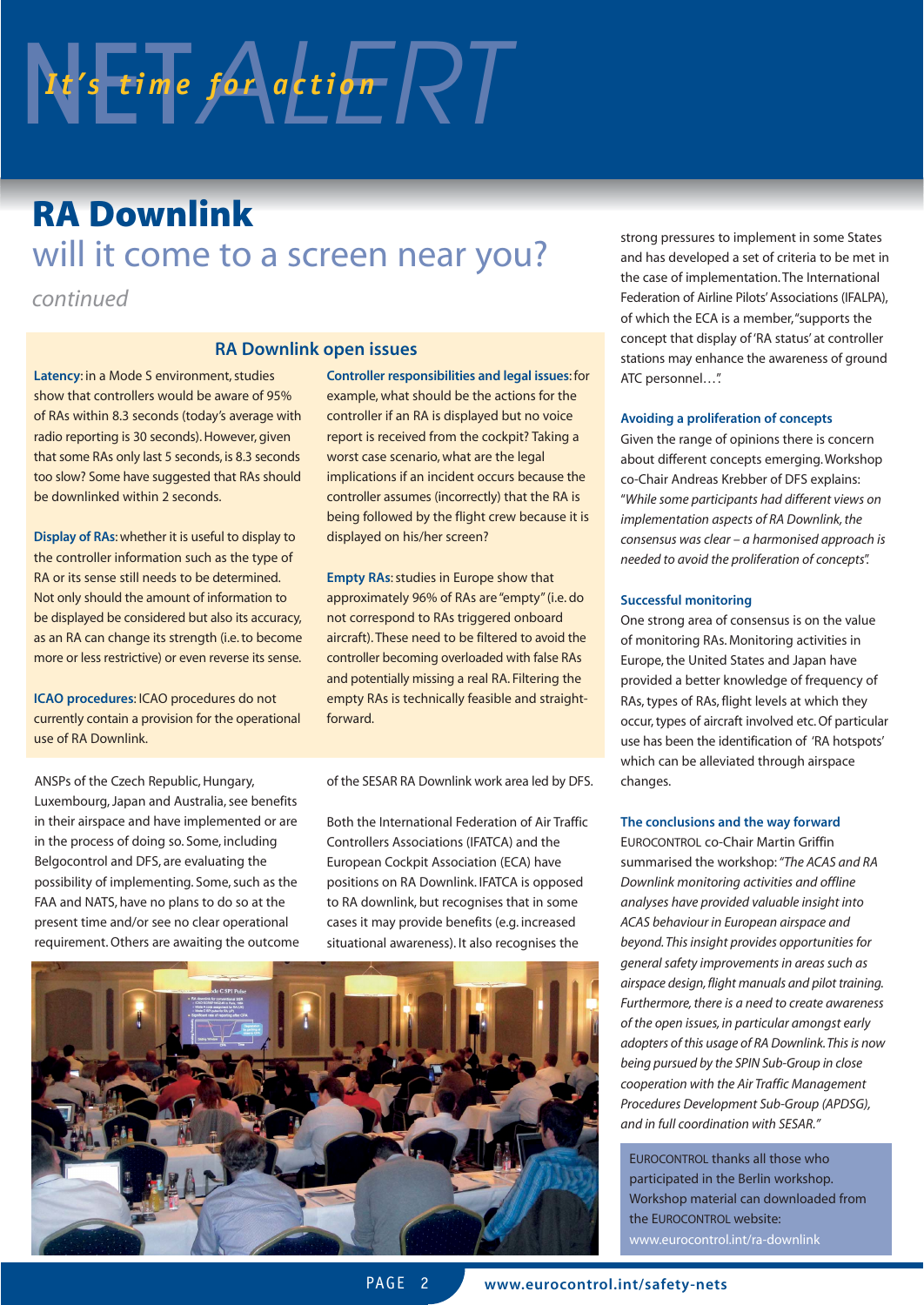

# **Tuning and monitoring**  STCA in Switzerland

Tuning your STCA system to your specific environment is a vital step in successful STCA operation. When you change a safety net parameter there is a high risk of unexpected side effects. Whether you are installing a new system or modifying a single parameter you will find it helpful to evaluate any changes using a fast time offline system or 'TestBed' that has the same behaviour and parameters as the operational system. In this article skyguide reports on how their TestBed has helped them implement Enhanced Short-Term Conflict Alert (E-STCA).

#### **STCA TestBed**

Jean-Philippe Shepherd is skyguide's STCA engineer and worked on the implementation of E-STCA: *"We developed our TestBed internally,*

*We use radar data, as with real traffic you are sure to cover all the relevant traffic patterns* *initially with help from QinetiQ. To use it we feed in 3 months of radar track data, typically containing*

*about 1,000,000 potential encounters (two radar tracks passing within 10NM laterally / 5,000 feet vertically). Rather than using a complicated simulated scenario, we use radar data, as with*

*real traffic you are sure to cover all the relevant traffic patterns, even those you are not aware of, as well as radar tracking problems that can cause nuisance alerts. Only one parameter is changed per run and its effect is analysed by making an alert-by-alert comparison with the previous run using our automated analysis tool CASTA (Comparison, Analysis and Statistics Tool for Alerts)."*

*"The amount of time required to set the parameters for a new STCA should not be underestimated. For example, to tune the E-STCA for the Geneva*

*For the Geneva area over 70 parameter changes were investigated*

*area over 70 parameter changes were investigated and it takes our TestBed 5 to 10 hours to process*

*3 months of track data per parameter change. You then need to make the alert-by-alertcomparison, which can take a very long time if the process is not automated."*

*"To be absolutely sure that the E-STCA would behave as expected when installed in the operations room we also fed a day of identical radar tracks through both the TestBed and an offline version of the E-STCA hosted on a*

*validation platform. An alert-by-alert comparison showed that both systems produced exactly the same results which confirmed the ability of the TestBed to accurately predict the effect of any parameter change."*

As Isa Alkalay, Chairman of skyguide's Safety Net Task Force, explains, the effort was more than worthwhile:*"The offline E-STCA was tuned with the TestBed to reduce the number of nuisance alerts (see graphs below) while increasing the warning time for some encounter profiles. Most importantly, during its first 10 months of operations the E-STCA has behaved as the Test-Bed predicted, ensuring both a smooth transition from the previous system and that our controllers received the system we promised them."*

#### **Continuous improvement**

Since installing the E-STCA, skyguide has continued to add new functionalities to its TestBed and CASTA. Jean-Philippe explains: *"Manual analysis of TestBed data is time consuming – as a general rule one day of Test-Bed data takes one man-day to analyse manually. As well as having a good TestBed it's therefore also important to have the means to efficiently* ☞

#### **Test Bed Results**

skyguide uses CASTA to categorise STCA alerts into 4 groups ranging from 'must have' (Category 1) to 'nuisance alert' (Category 4).

The images show the number of alerts in each category by flight level for the same 89 days of traffic. The results clearly show that the E-STCA produces fewer nuisance alerts and smooths the daily peaks in alerts.